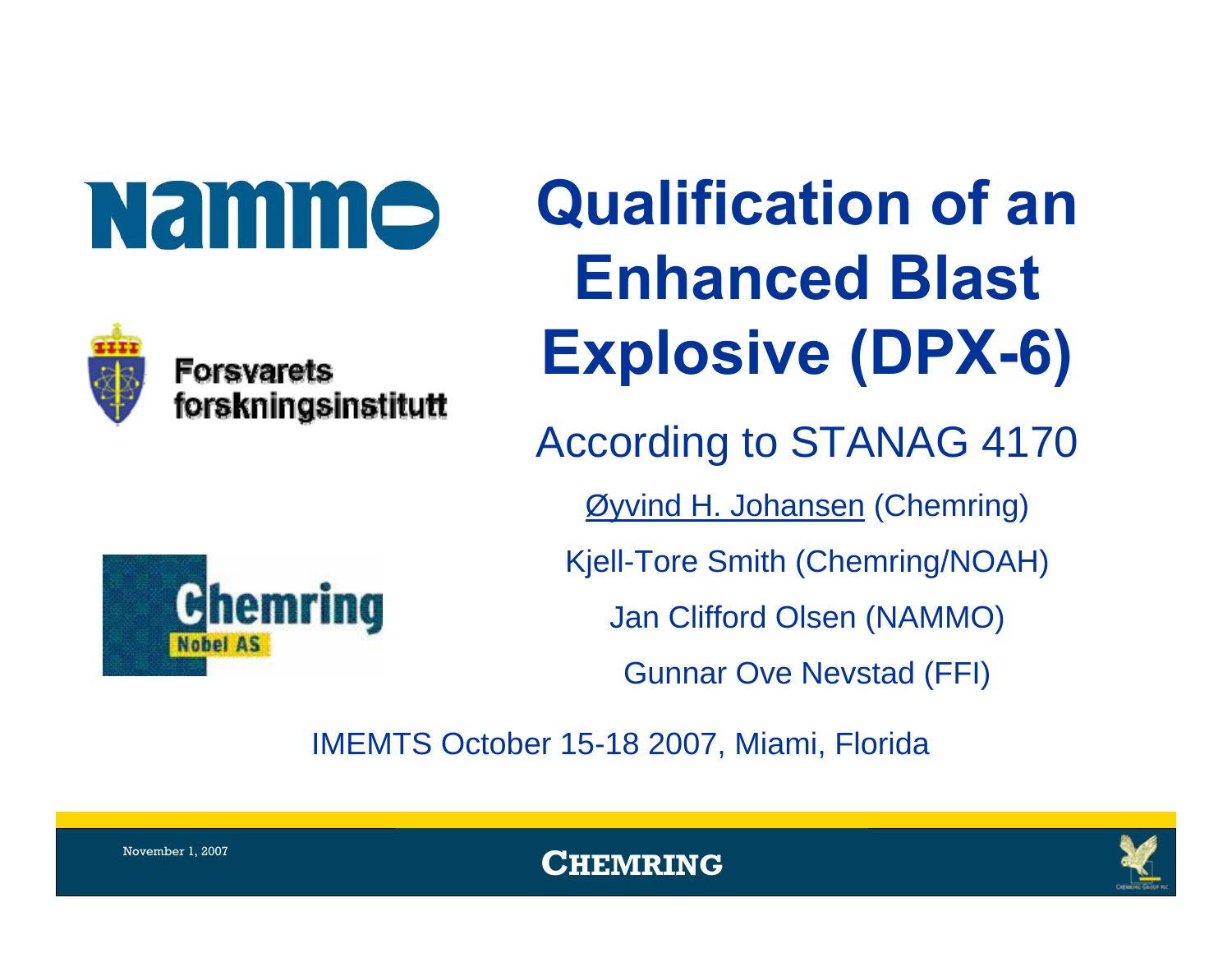

#### **DPX-6 contains**  $\blacktriangleright$ HMX ca 50 %¾Aluminum ca 46 %¾HyTemp ca 1 %

- ¾DiOctylAdipate. ca 3 %
- Developed for use in M72-ASM-RC (M72-Anti Structure Munition, Reduced Caliber).







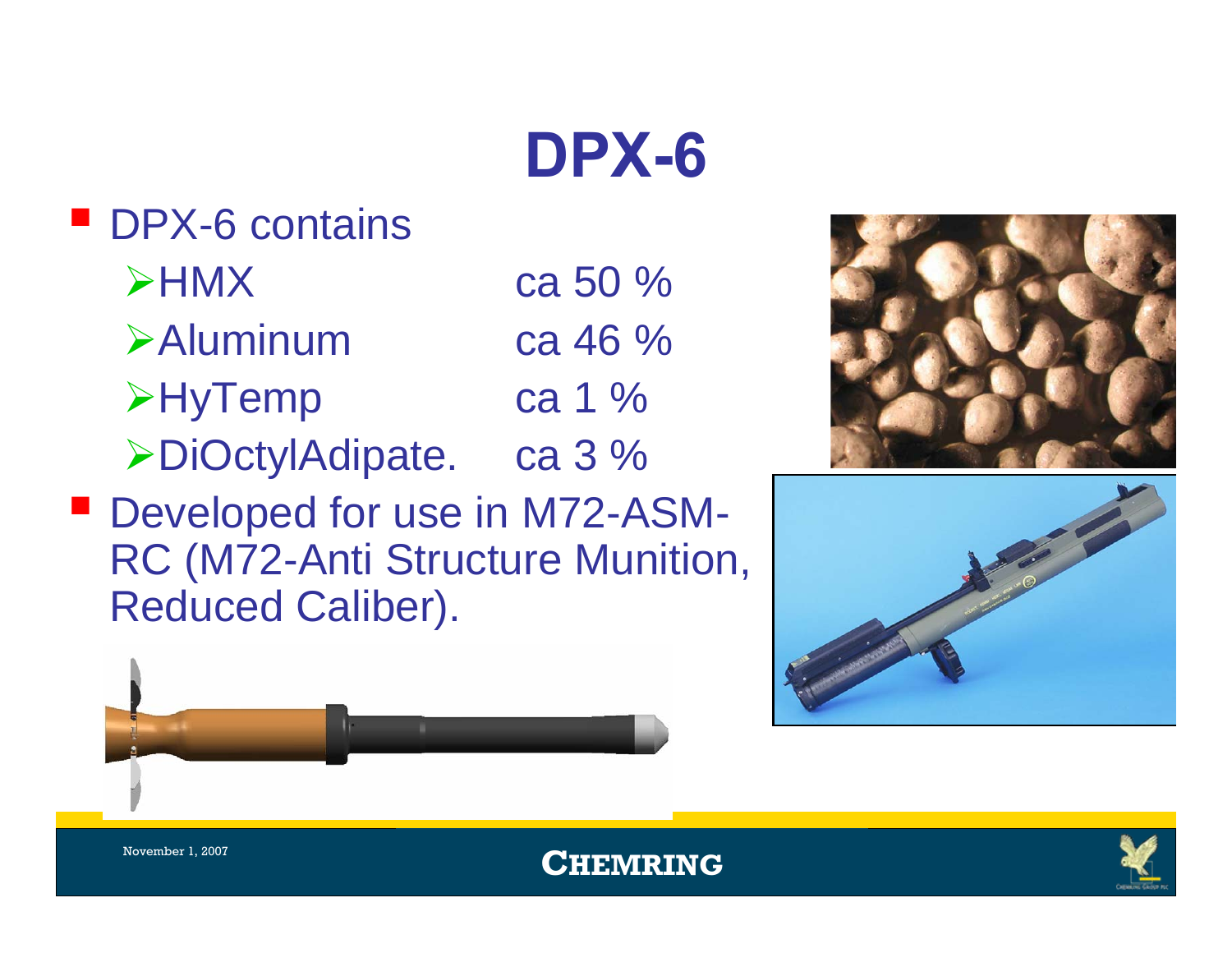#### **Test Program - STANAG 4170**

- 1. Stability & Thermal Characterization STANAG 4515/4556
- 2. Compatibility STANAG 4147
- 3. Ignition Temperature STANAG 4515/4491
- 4. Explosive Response when Ignited STANAG 4491
- 5. Electrostatic Discharge STANAG 4490
- 
- 
- 
- 9. Critical Diameter **AOP-7**
- 10. Detonation Velocity **AOP-7**
- 11. Mechanical/Rheological Properties 4525/4540/4443
- 12. Variation of Properties with Age AOP-7

6. Impact STANAG 4489 7. Friction STANAG 4487 8. Shock STANAG 4488

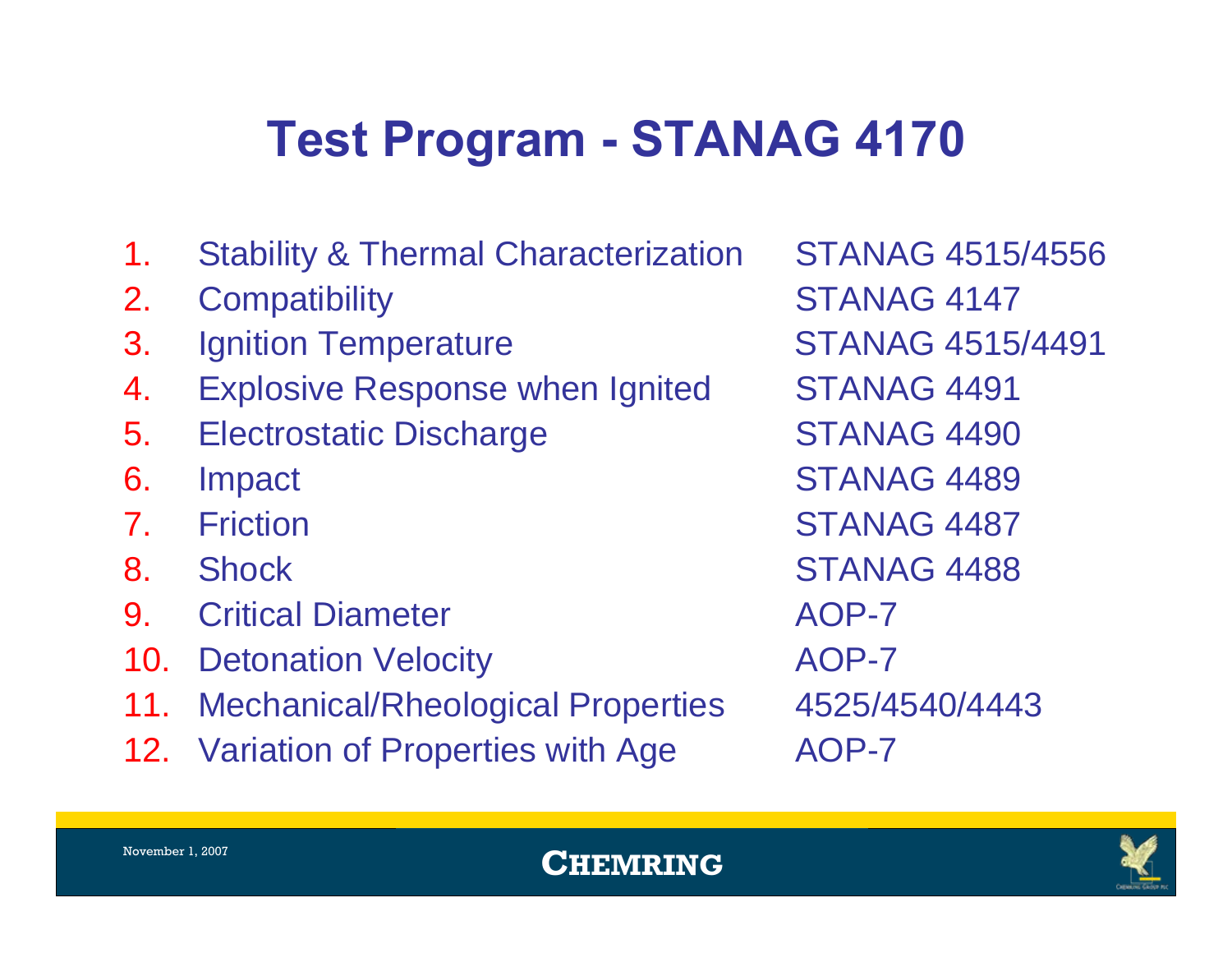### **Accelerated Ageing Program**

|                              | Ageing time at $71 \,^{\circ}\mathrm{C}$ (days) |                        | $\boldsymbol{0}$ | 30 | 60 | 120 | 180 |
|------------------------------|-------------------------------------------------|------------------------|------------------|----|----|-----|-----|
|                              | <b>Test</b>                                     | <b>Reference</b>       |                  |    |    |     |     |
|                              | Composition                                     | Internal procedure     | X                | X  | X  | X   | X   |
|                              | <b>DSC</b> (Differential Scanning Calorimetry)  | STANAG <sub>4515</sub> | X                | X  | X  | X   | X   |
|                              | Vacuum Thermal Stability                        | STANAG <sub>4556</sub> | X                | X  | X  | X   | X   |
| Tested at powder             | Temperature of ignition.<br>(woods metal bath)  | STANAG <sub>4491</sub> | X                | X  | X  | X   | X   |
|                              | <b>BAM</b> Impact Sensitivity                   | STANAG <sub>4489</sub> |                  | X  | X  | X   | X   |
|                              | <b>BAM Friction Sensitivity</b>                 | STANAG <sub>4487</sub> | X                | X  | X  | X   | X   |
|                              | Uniaxial Compressive test.                      | STANAG <sub>4443</sub> | X                | X  | X  | X   | X   |
| Tested at pressed<br>charges | Small scale GAP-test (21 mm test)               | STANAG 4488            | X                |    |    |     | X   |
|                              | Density                                         | Internal procedure     | X                | X  | X  | X   | X   |
|                              | Weight loss                                     | Internal procedure     | X                | X  | X  | X   | X   |



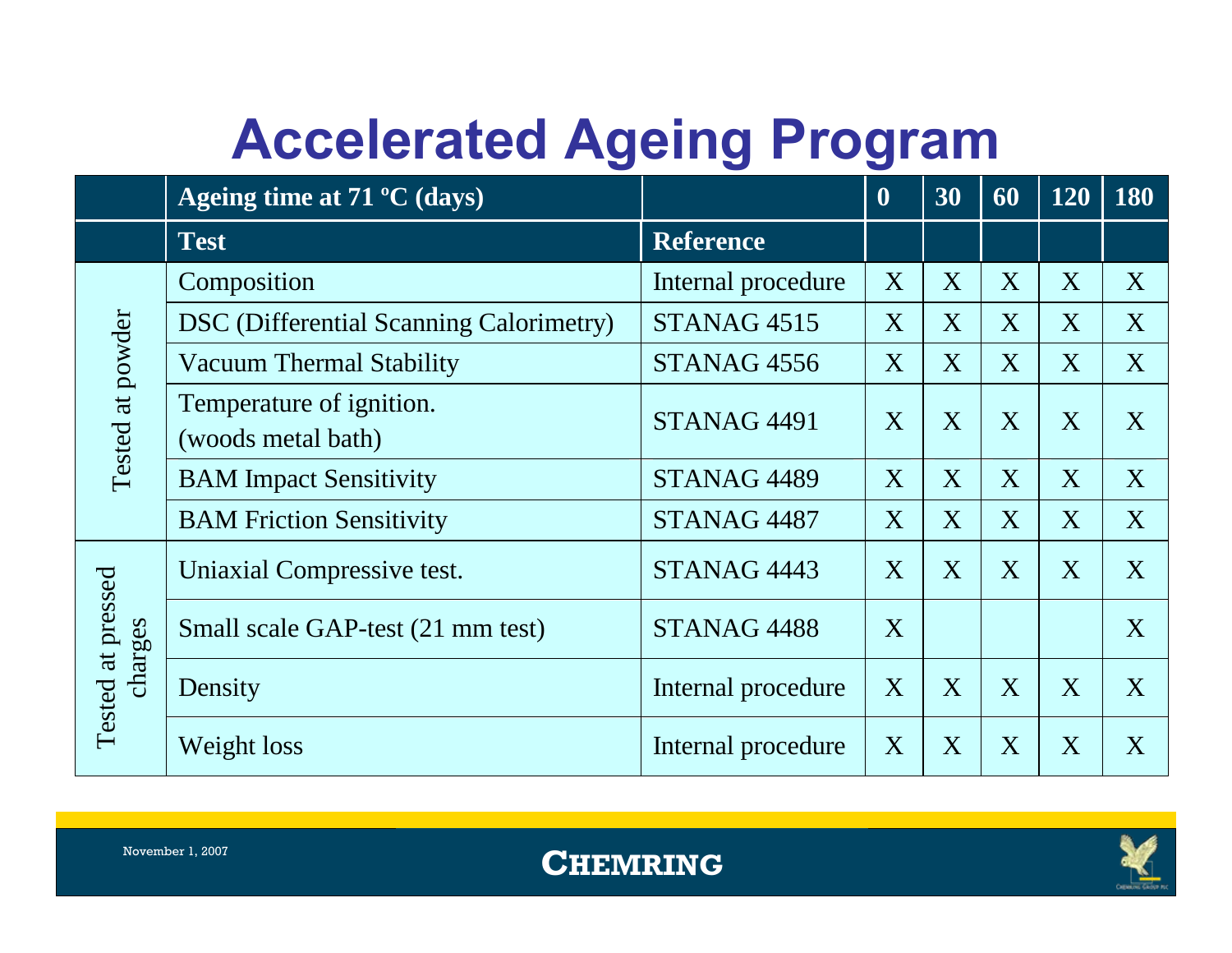## **1. & 2. Stability and Compatibility**

|            | <b>STANAG</b>     | $T=0$              | 30 d<br>71 °C                                                                     | 30 d<br>71 °C                              | 30 d<br>71 °C | 30 d<br>71 °C      |
|------------|-------------------|--------------------|-----------------------------------------------------------------------------------|--------------------------------------------|---------------|--------------------|
| <b>DSC</b> | 4515              | at $279^{\circ}$ C | Exotherm   Exotherm   Exotherm   Exotherm   Exotherm                              | at 281°C $\vert$ at 279°C $\vert$ at 280°C |               | at $280^{\circ}$ C |
| <b>VTS</b> | 4556<br>100°C/40h |                    | 0.08 ml/g $\vert$ 0.06 ml/g $\vert$ 0.07 ml/g $\vert$ 0.06 ml/g $\vert$ 0.04 ml/g |                                            |               |                    |

**Compatible:** Al, Steel, Epoxy/carbon fiber & RTV rubber **Uncertain:** Glass fiber, DP 460 & Polyurethane



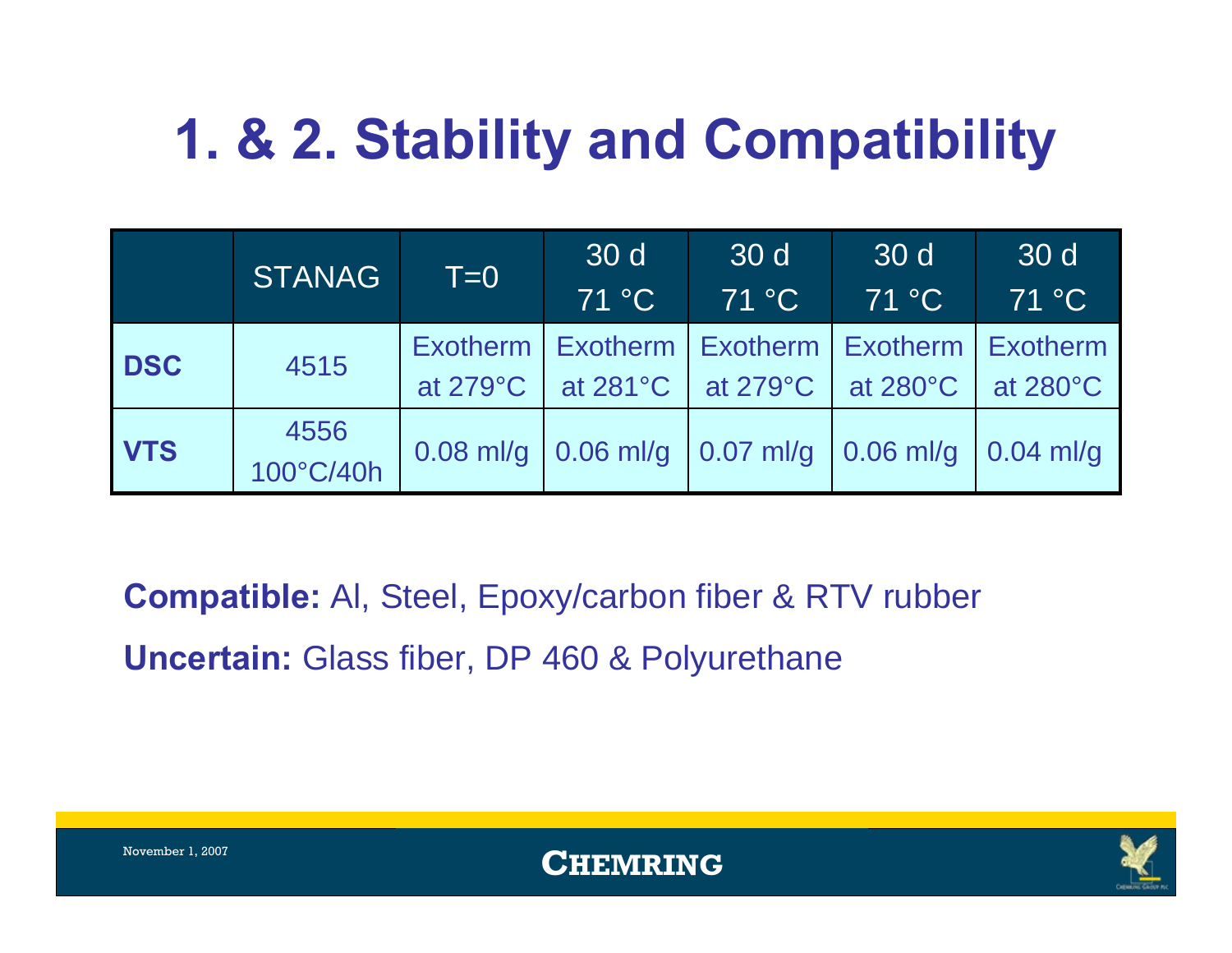## **3. Ignition Temperature**

| <b>Test / STANAG</b>                              | Not aged         | 30 days<br>@ 71 °C | 60 days<br>@ 71 °C | 120 days<br>@ 71 °C       | 180 days<br>@ 71 °C       |
|---------------------------------------------------|------------------|--------------------|--------------------|---------------------------|---------------------------|
| <b>Temp. of Ignition</b><br><b>STANAG 4491 B1</b> | 279 °C           | N/A                | N/A                | N/A                       | N/A                       |
| <b>Woods metal bath</b><br><b>STANAG 4491 B2</b>  | 264 °C           | $267 \text{ °C}$   | $267 \text{ °C}$   | $267$ °C                  | 267 °C                    |
| <b>DSC</b><br><b>STANAG 4515</b>                  | Exo at<br>279 °C | Exo at<br>281 °C   | Exo at<br>279 °C   | Exo at 280<br>$\rm ^{0}C$ | Exo at 280<br>$\rm ^{0}C$ |

- The measured values are as expected for HMX-based compositions.
- $\mathbb{R}^2$  No changes can be observed for the ignition temperature properties after aging for 180 days at 71 ºC.

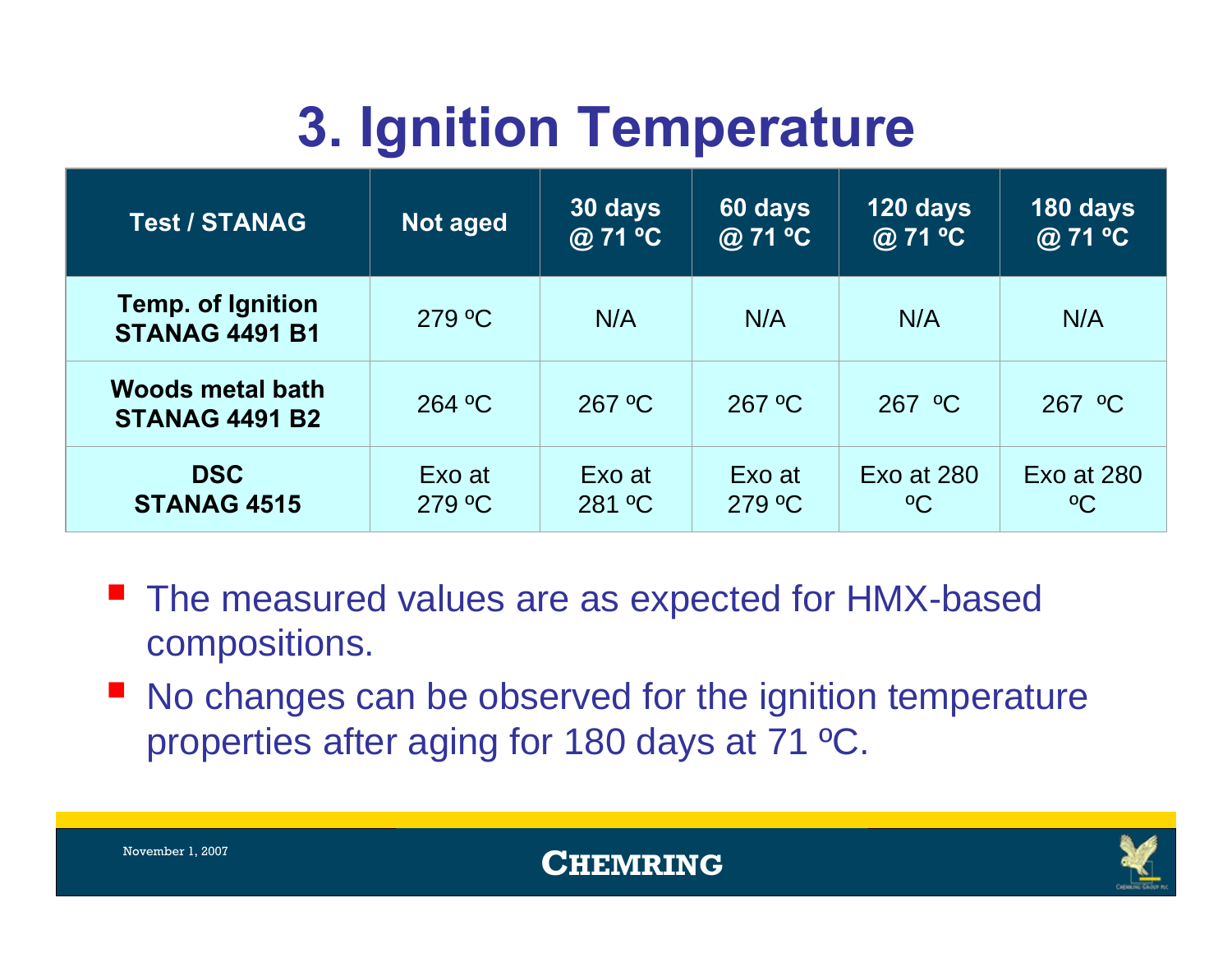#### **4. Fast Cook off, Tube test STANAG 4491**



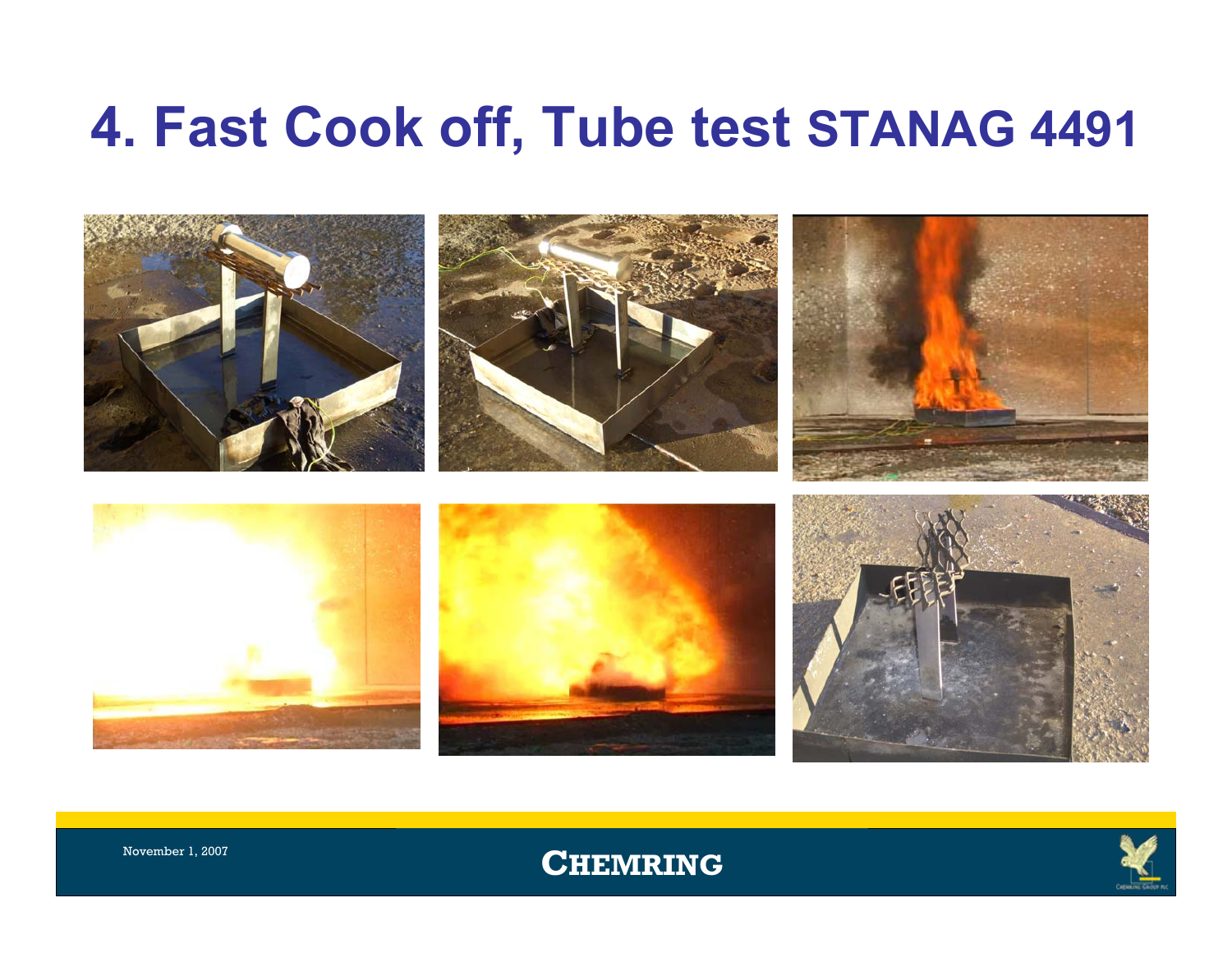#### **4. Fast Cook off , Tube test STANAG-4491.**

| Test | <b>Reaction Category</b> | Time to Event |
|------|--------------------------|---------------|
|      | 1 (Deflagration)         | 310 seconds   |
|      | 1 (Deflagration)         | 260 seconds   |
|      | 1 (Deflagration)         | 275 seconds   |



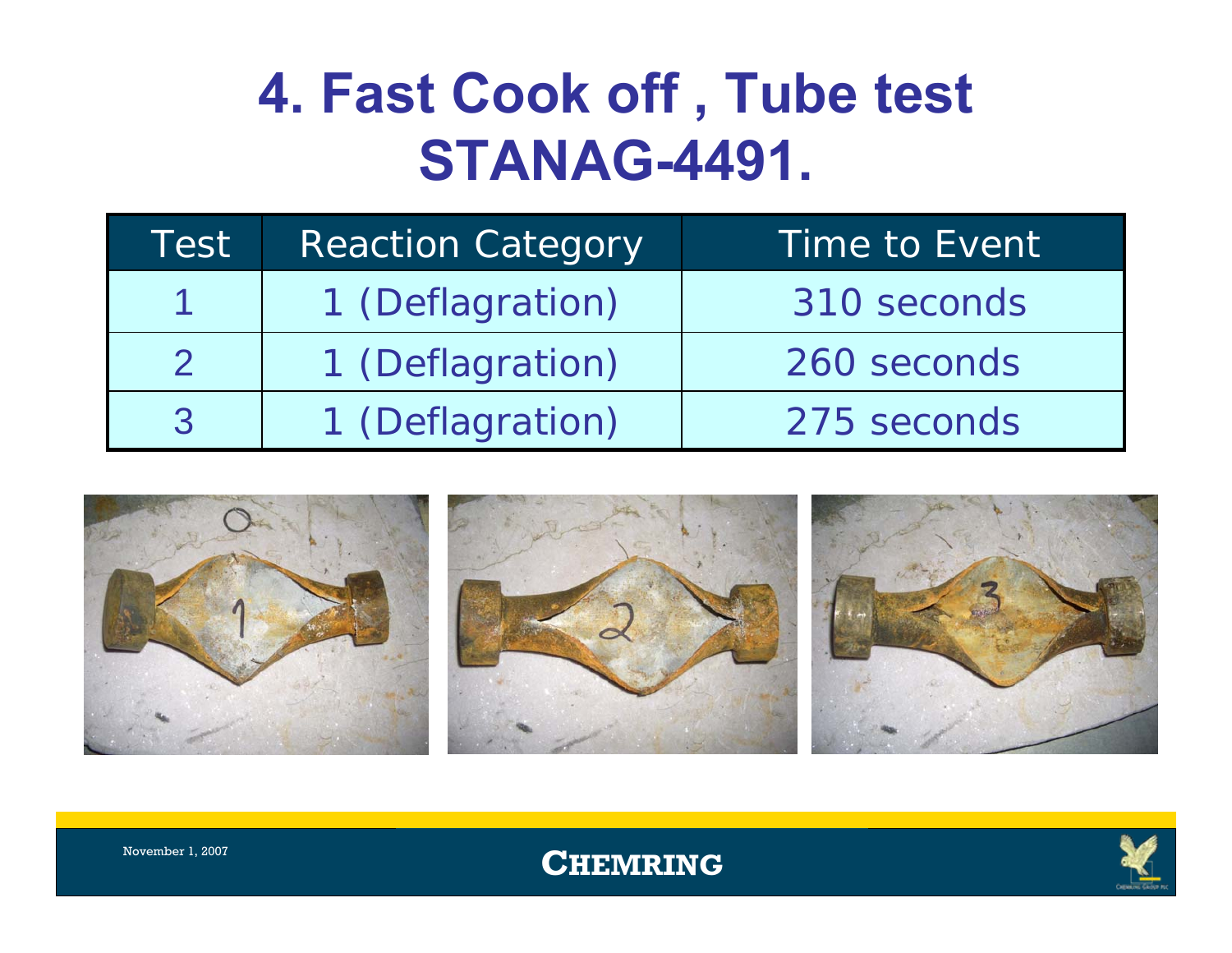#### **4. Slow Cook-off, Tube test**





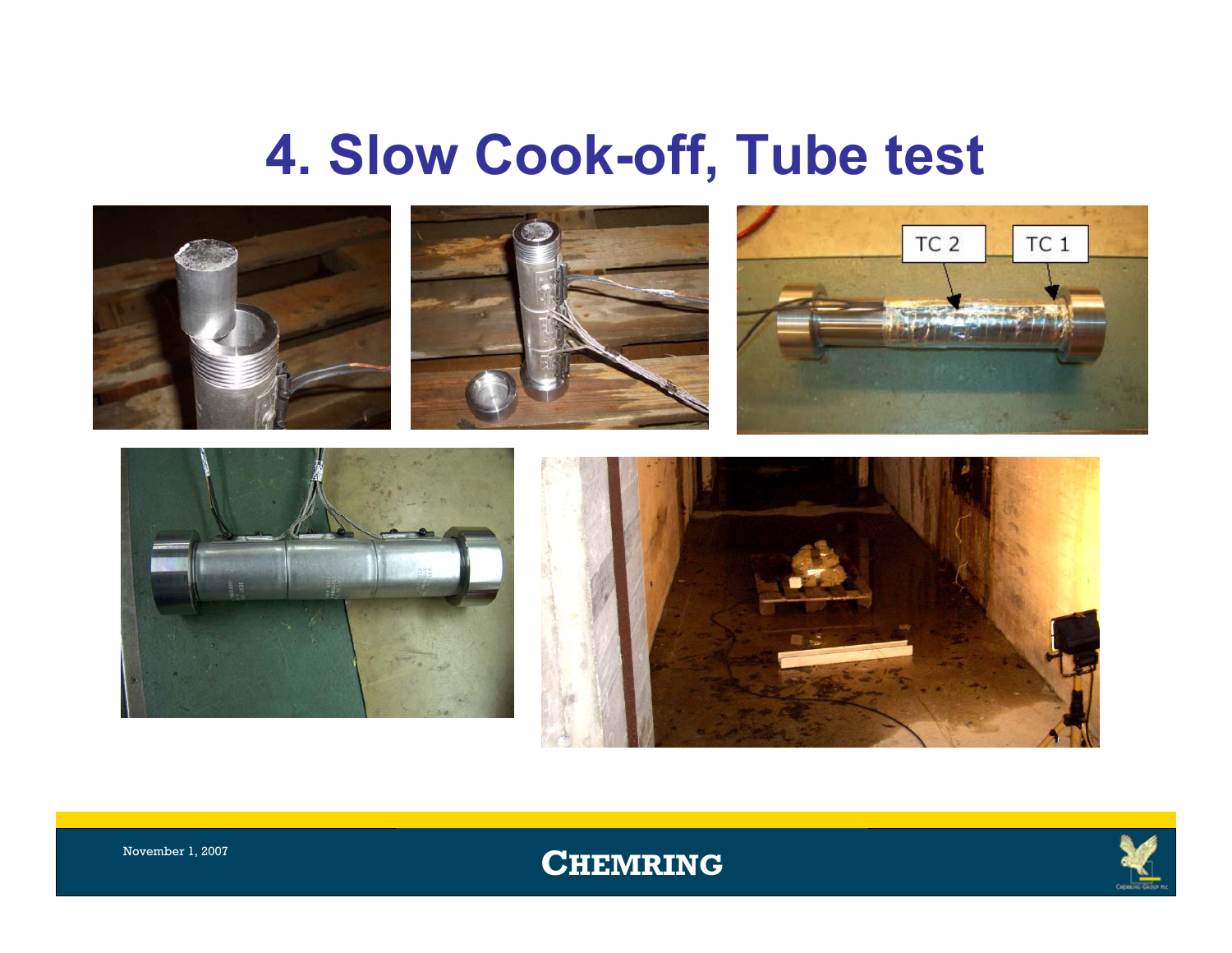#### **4. Slow Cook-off, Tube test STANAG-4491.**

| Test<br>No. | Heating rate | Reaction<br>Category | TC <sub>1</sub> | TC <sub>2</sub> |
|-------------|--------------|----------------------|-----------------|-----------------|
|             | 10 °C/hour   | 1 (Deflagration)     | 195 °C          | 203 °C          |
|             | 60 °C/ hour  | 1 (Deflagration)     | 208 °C          | 224 °C          |
| 3           | 300 °C/ hour | 1 (Deflagration)     | 200 °C          | 246 °C          |



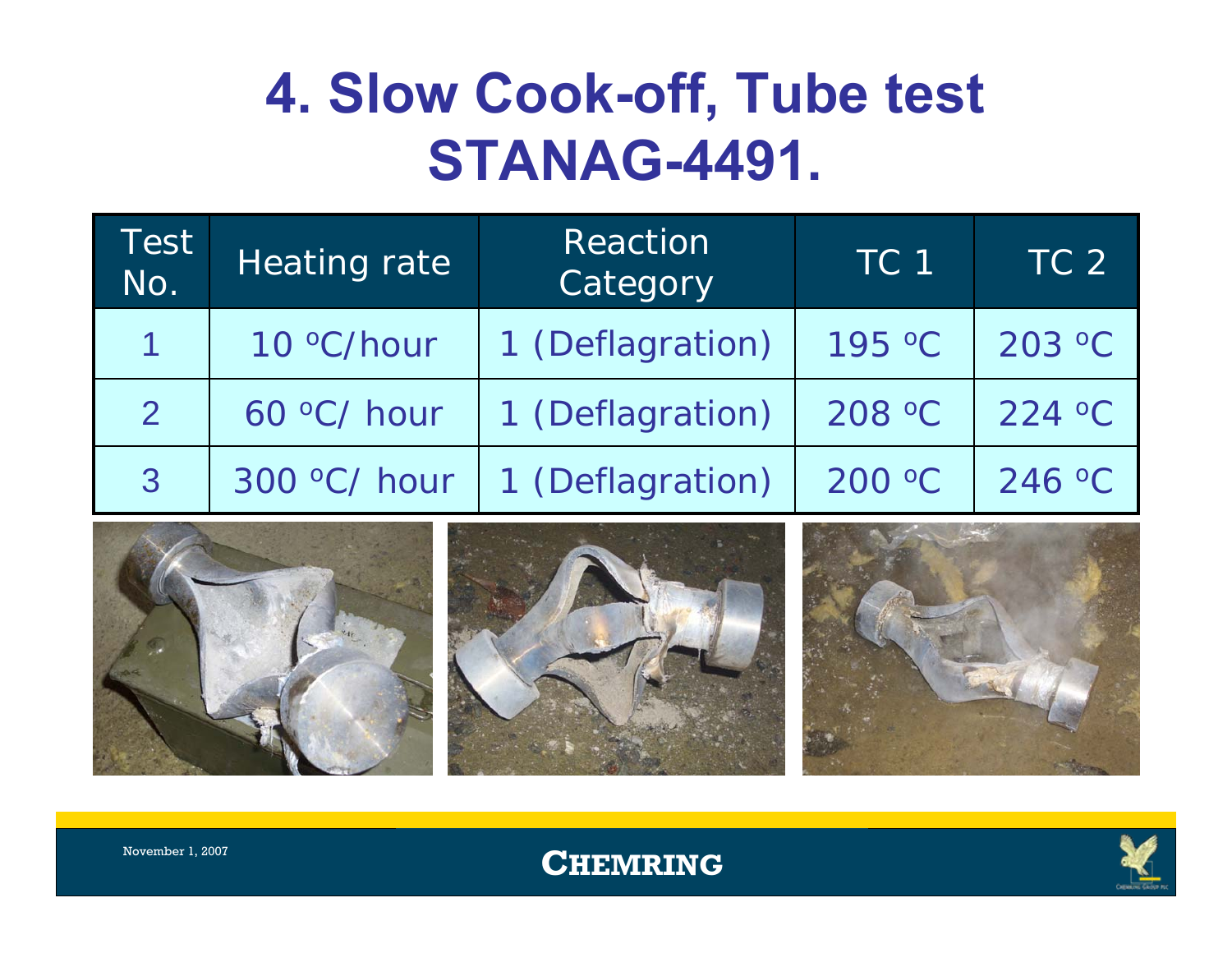#### **5. Electrostatic Discharge Test**



 No reaction observed from 5 joule to 15.6 joule in one joule steps.

- No reaction observed for 30 discharges at 15,6 Joule.
- DPX-6 granules can be regarded as insensitive to electrostatic discharge

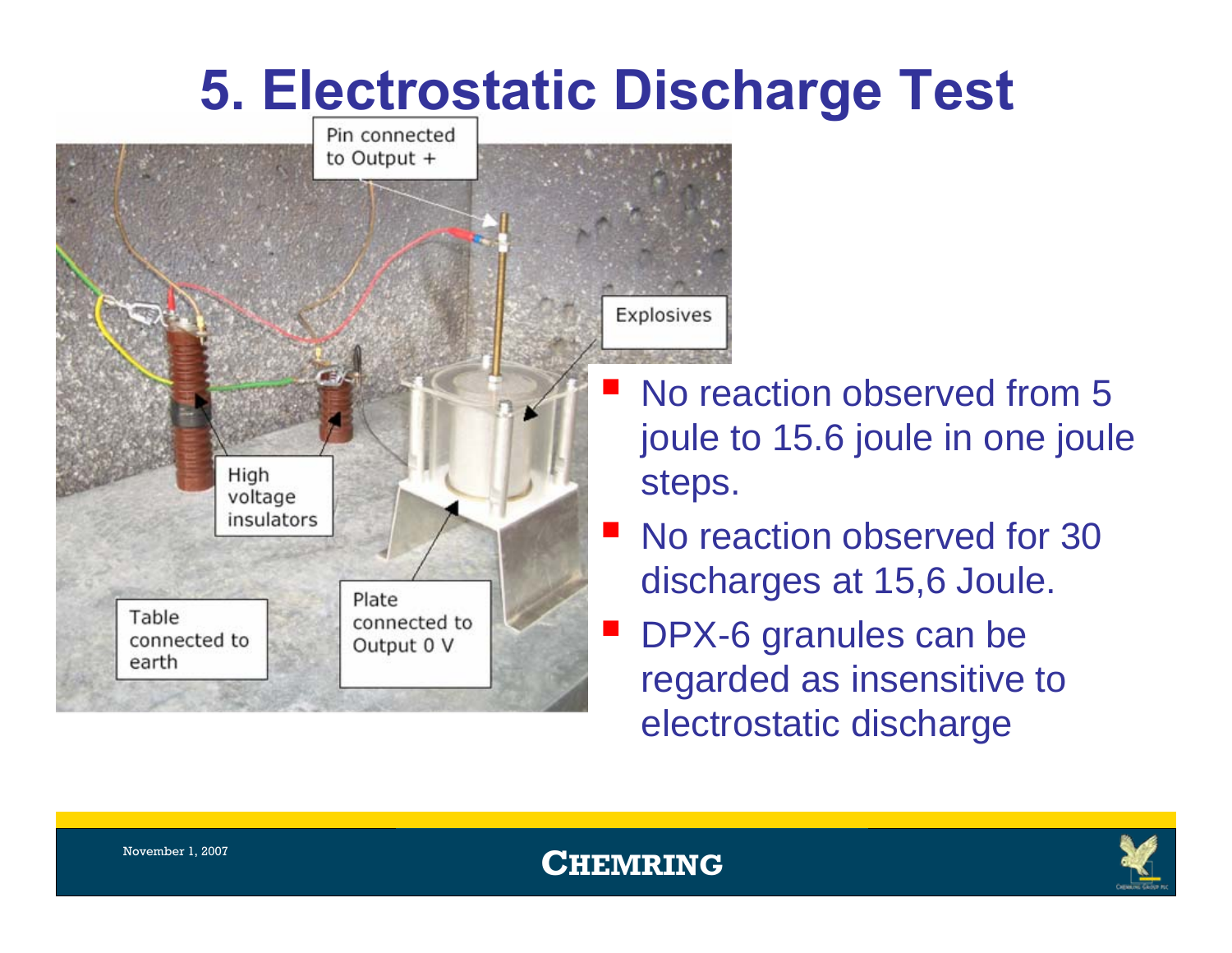## **6 & 7 Impact and Friction Sensitivity**

| <b>Test</b>                                  | $T=0$  | 30 days<br>@ 71 °C @ 71 °C | 60 days | 120 days<br>@ 71 °C | 180 days<br>@ 71 °C |
|----------------------------------------------|--------|----------------------------|---------|---------------------|---------------------|
| <b>BAM</b> impact<br><b>STANAG</b><br>4489   | 7.74 J | 7.65 J                     | 10.68 J | 8.86 J              | 6.95 J              |
| <b>BAM</b> friction<br><b>STANAG</b><br>4487 | 179 N  | 188 N                      | 177 N   | 191 N               | 204 N               |

- $\mathcal{L}_{\mathcal{A}}$ Acceptable impact and friction sensitivity
- $\mathcal{L}_{\mathcal{A}}$ Expected values for HMX/Hytemp compositions.
- Within the reproducibility of the tests there are no changes over time when aged at 71 ºC for 180 days.

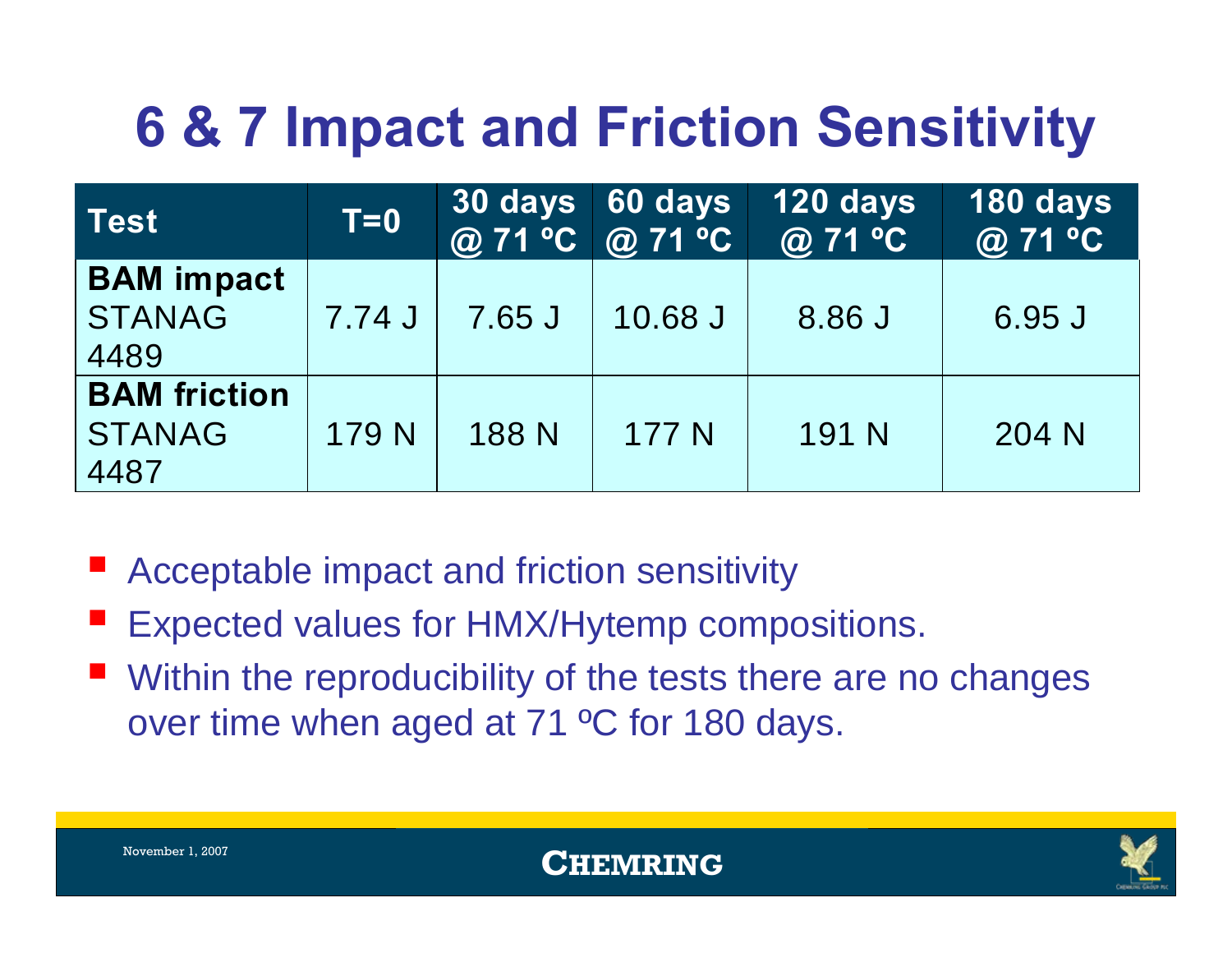## **8. Shock sensitivity, STANAG 4489**

| Test                                                  | <b>Material</b>     | <b>Density</b>               | <b>Not aged</b>                              | 180 days<br>@ 71 °C   |
|-------------------------------------------------------|---------------------|------------------------------|----------------------------------------------|-----------------------|
| <b>Small scale water GAP-</b><br>test $(50 %$ point)  | $DPX-6$             | 2.05                         | 16.94 mm<br>22.5 kBar                        | 16.92 mm<br>22.5 kBar |
| <b>BICT Water GAP test.</b><br><b>Typical results</b> | PBXW-<br>11 $(ref)$ | $\approx 98\%$<br><b>TMD</b> | $18 - 20$ mm<br>$20.9 - 18.4$<br><b>kBar</b> | N/A                   |

- **The shock sensitivity is acceptable and in the same range** as for other HMX based pressable compositions.
- $\mathbb{R}^2$ Slightly better shock sensitivity than PBXW-11 (PBXN-11)
- $\mathbb{R}^2$  No change in shock sensitivity after aging for 180 days at 71 ºC.

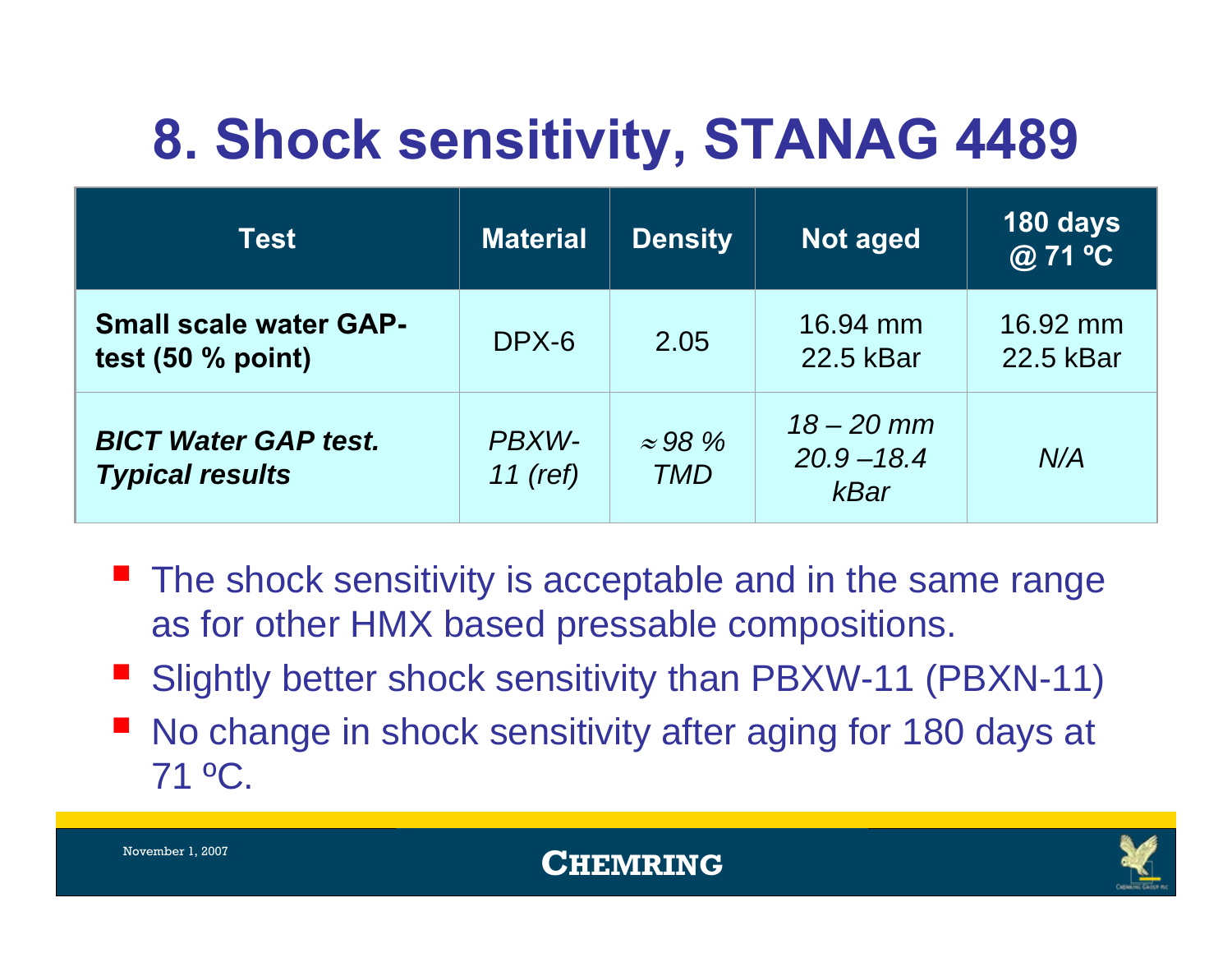## **9. Critical Diameter**

- **This test should be done according to AOP-7.**
- **FFI have experience with a test that is similar** to a test described for UK in AOP-7.
- **The FFI test was performed for several** diameters between 4.11 mm to 9.97 mm



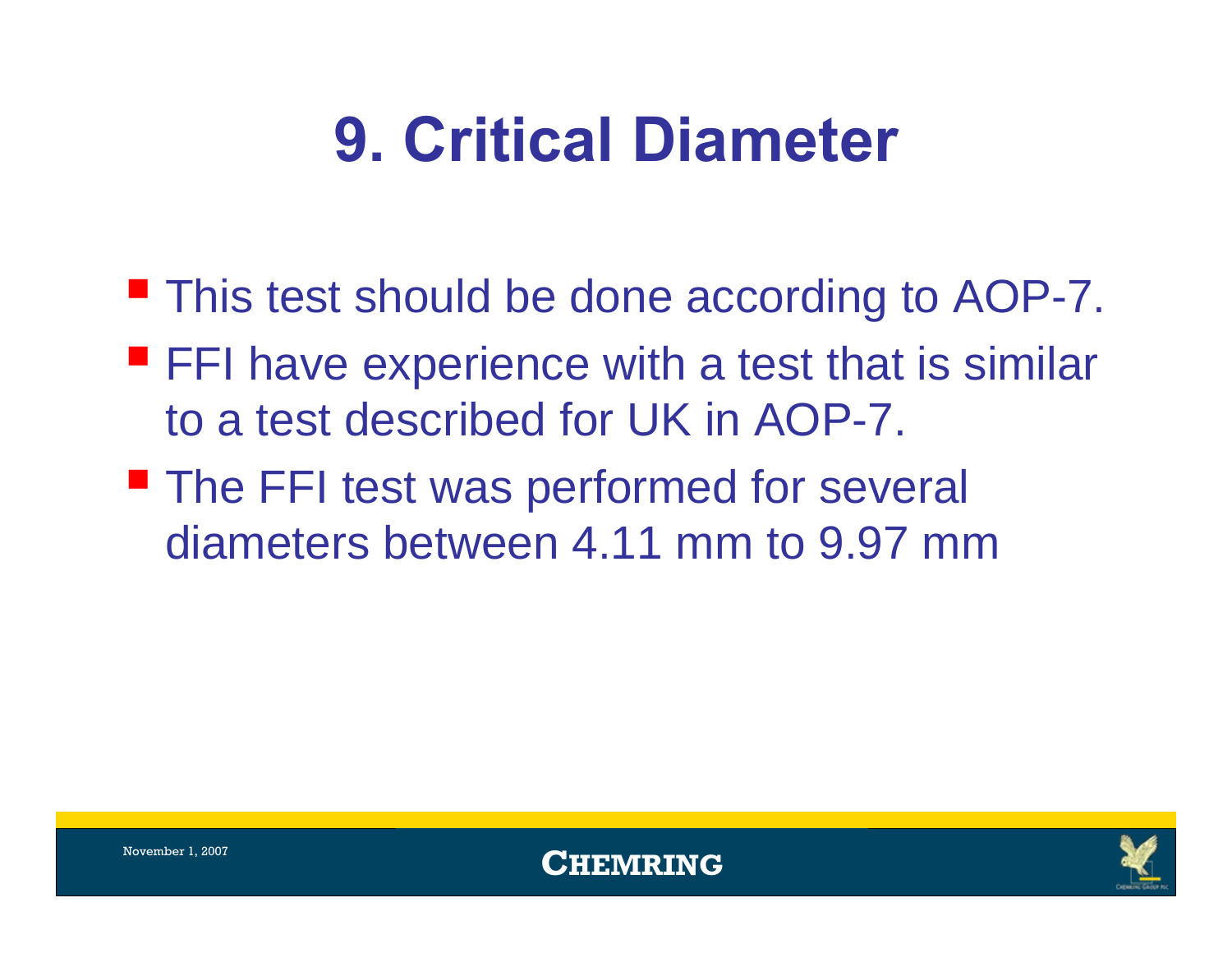#### **9. Setup for various diameters**



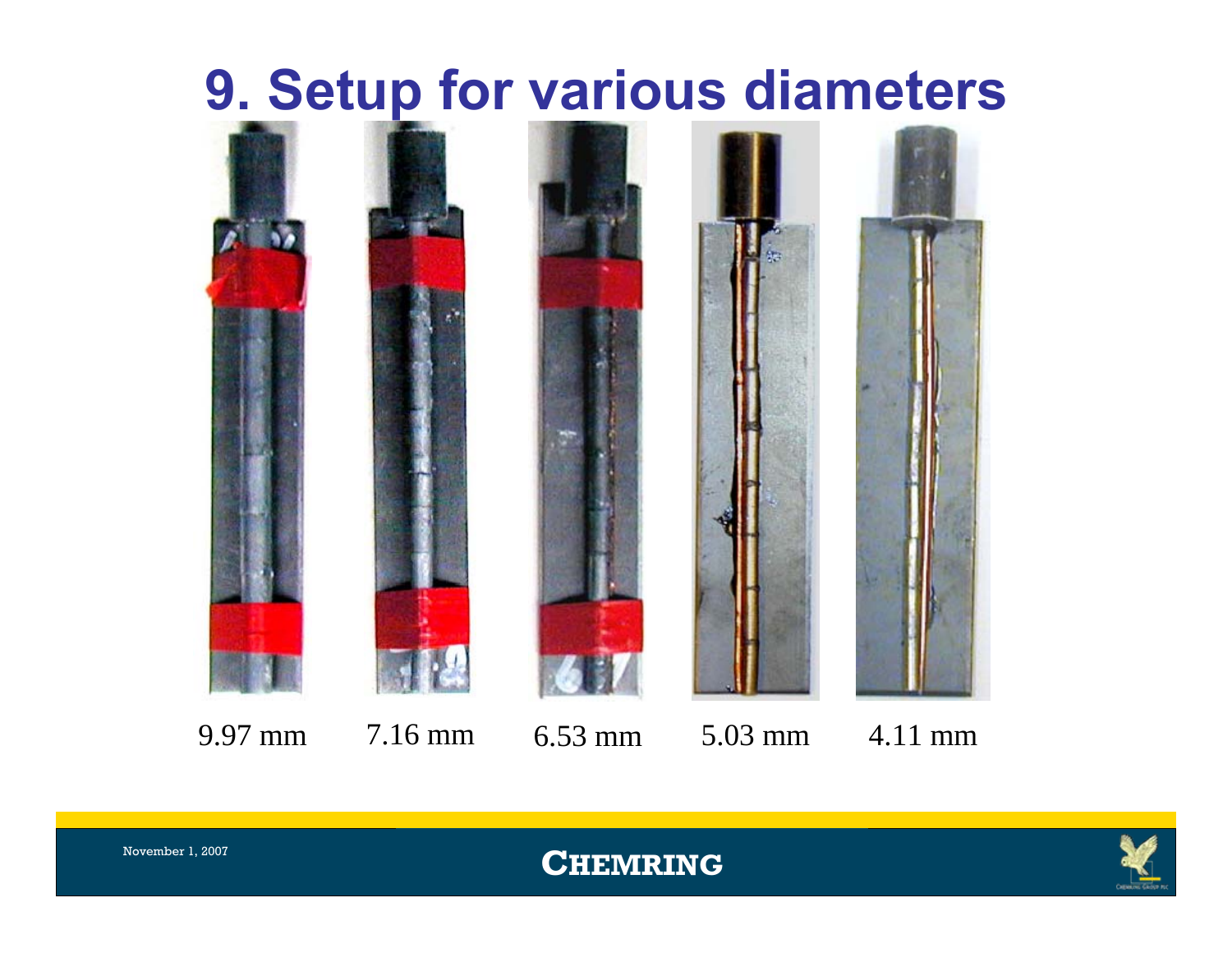#### **9. Critical diameter**

| <b>Diameter</b> | <b>Density</b>           | 1. parallel        | 2. parallel                  | 3. parallel                           |
|-----------------|--------------------------|--------------------|------------------------------|---------------------------------------|
| 12.7 mm         | $2.05$ g/cm <sup>3</sup> | Detonation         | Detonation                   | N/A                                   |
| 9.97 mm         | 2.05 $g/cm^{3}$          | Detonation         | <b>Detonation</b>            | <b>Detonation</b>                     |
| 7.16 mm         | 2.04 $g/cm^{3}$          | Detonation         | <b>Detonation</b>            | Detonation                            |
| 6.53 mm         | 2.06 $g/cm3$             | Partly<br>stopped. | Detonation                   | Detonation/<br>burning/<br>detonation |
| 5.03 mm         | $2.06$ g/cm <sup>3</sup> | <b>Detonation</b>  | <b>Detonation</b>            | <b>Detonation</b>                     |
| 4.11 mm         | 2.06 $q/cm3$             | Detonation         | <b>Detonation</b><br>stopped | <b>Detonation</b><br>stopped          |

■ The critical diameter for DPX-6 is *maximum* 5 mm. **The charges will be several times larger than 5 mm.** 



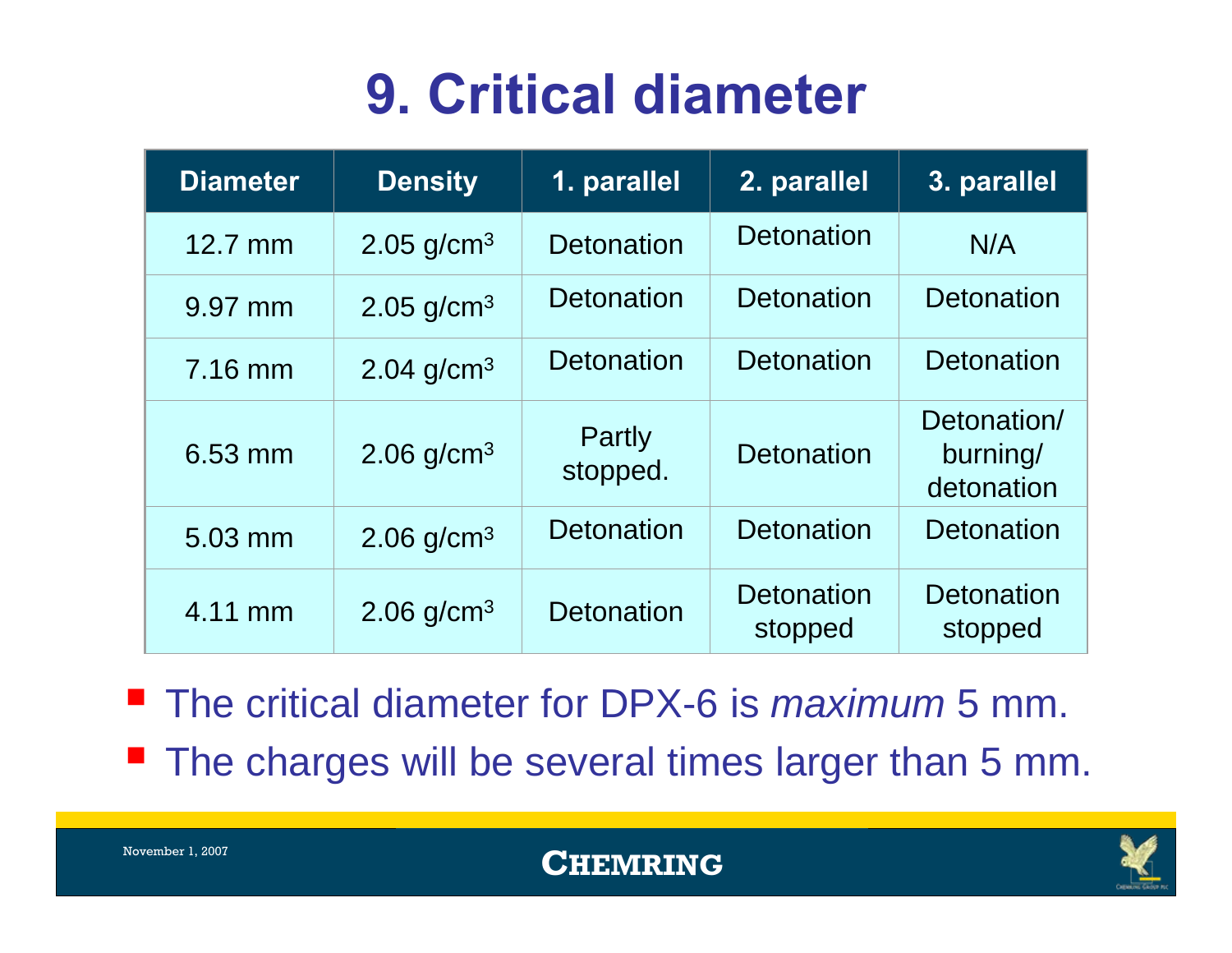## **10. Detonation velocity**

- **This test should be done according to AOP-7.**
- **FFI have experience with a test that is similar to** tests described for several countries in AOP-7.
- **The test was performed at charges with 25.4** mm diameter.





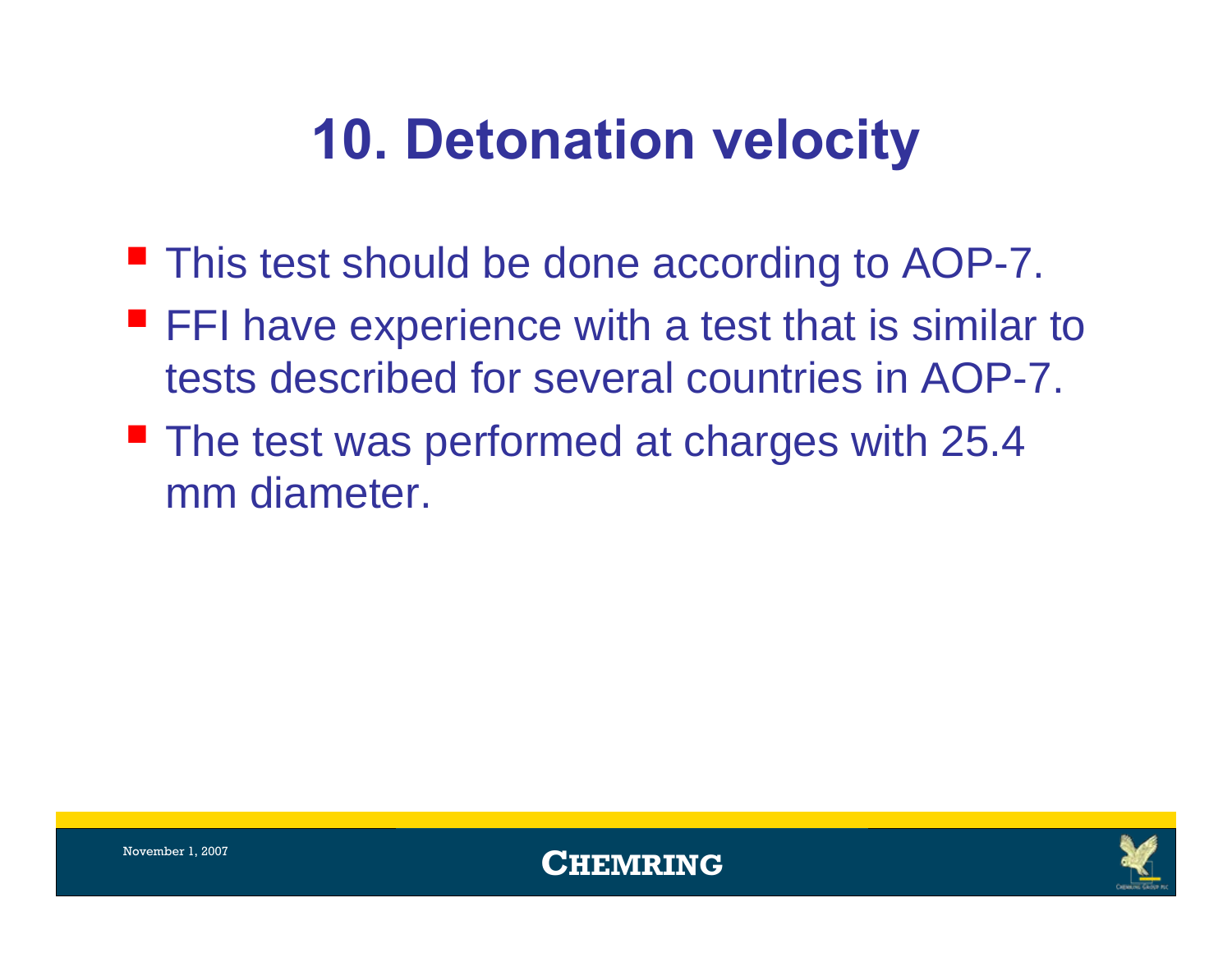#### **10. Setup for the Charges**





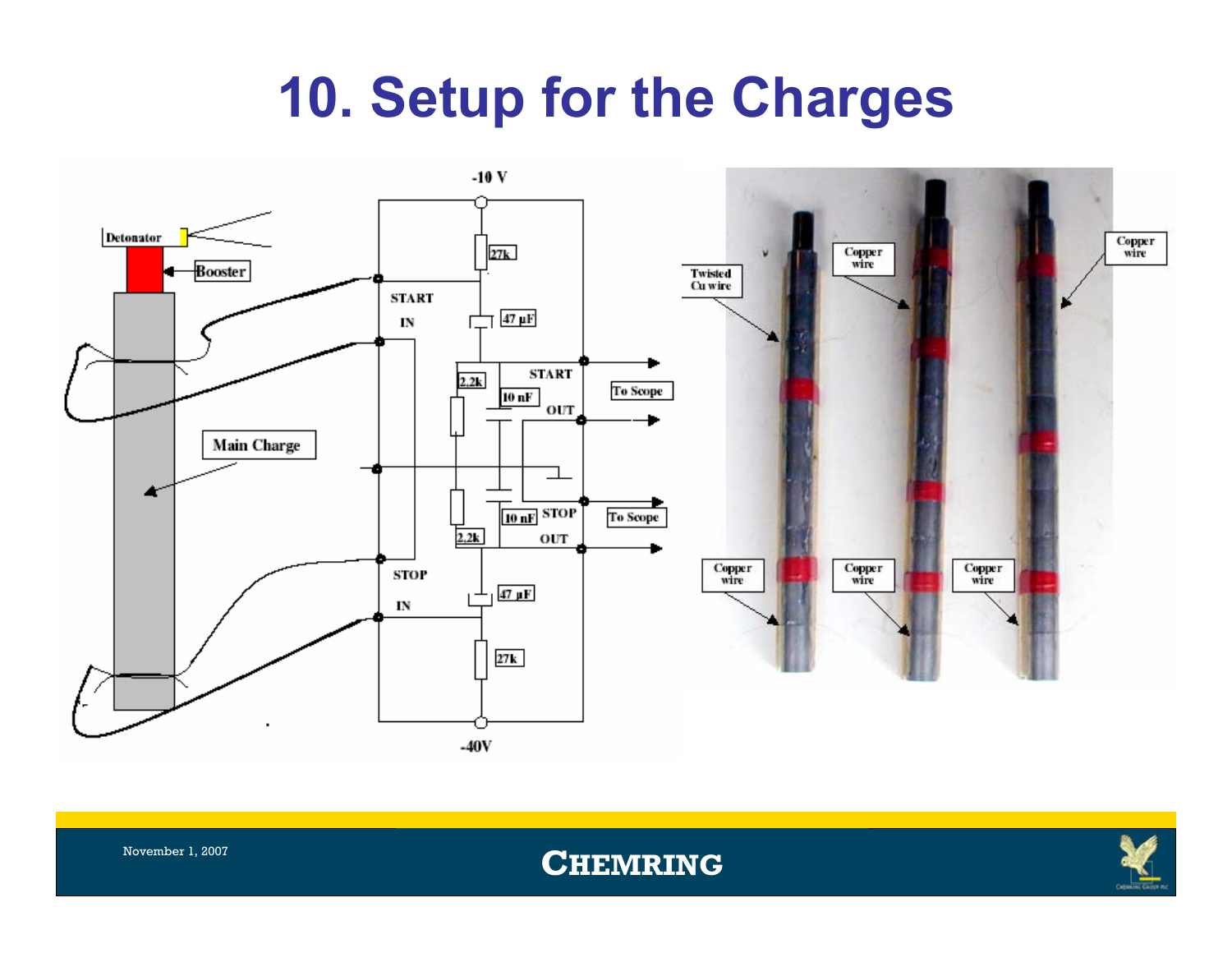### **10. Detonation velocity**

| <b>Number of</b><br>pellets                  | <b>Start/stop</b><br>distance | <b>Measured</b><br>time (µs) | <b>Detonation</b><br>velocity |
|----------------------------------------------|-------------------------------|------------------------------|-------------------------------|
| 9                                            | 23.521 cm                     | 29.9 µs                      | 7867 m/s                      |
| 10                                           | 27,393 cm                     | 34.9 µs                      | 7849 m/s                      |
| 10                                           | 27.465 cm                     | $35.0 \,\mu s$               | 7847 m/s                      |
| <b>Average detonation velocity for DPX-6</b> | 7850 ± 11 m/s                 |                              |                               |

**The detonation velocity for DPX-6 is 7850 m/s** 





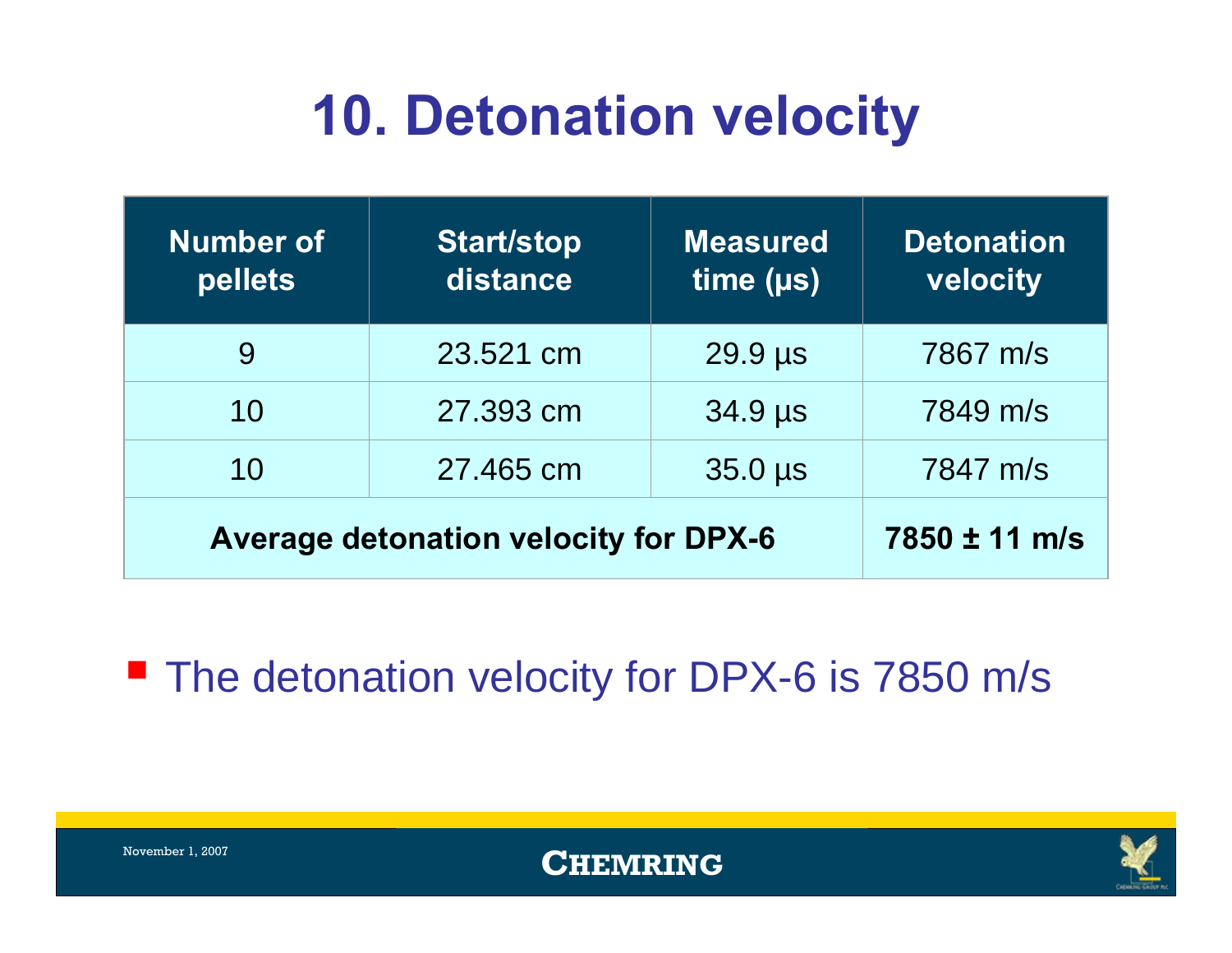### **11. Mechanical / Rheological Properties.**

- **Tests performed according to STANAGs 4540** and 4443:
	- $\triangleright$  **Glass Transition Temperature** ( $T_q$ ) have been measured for the **binder** with a DSC method.
	- ¾Tests performed for DPX-6 directly have been unsuccessful due to a to low binder content.
		- However, solid materials such as aluminum and HMX will not affect the glass transition temperature for the binder.
	- ¾ **Mechanical properties** have been characterized by using Uniaxial compressive test.

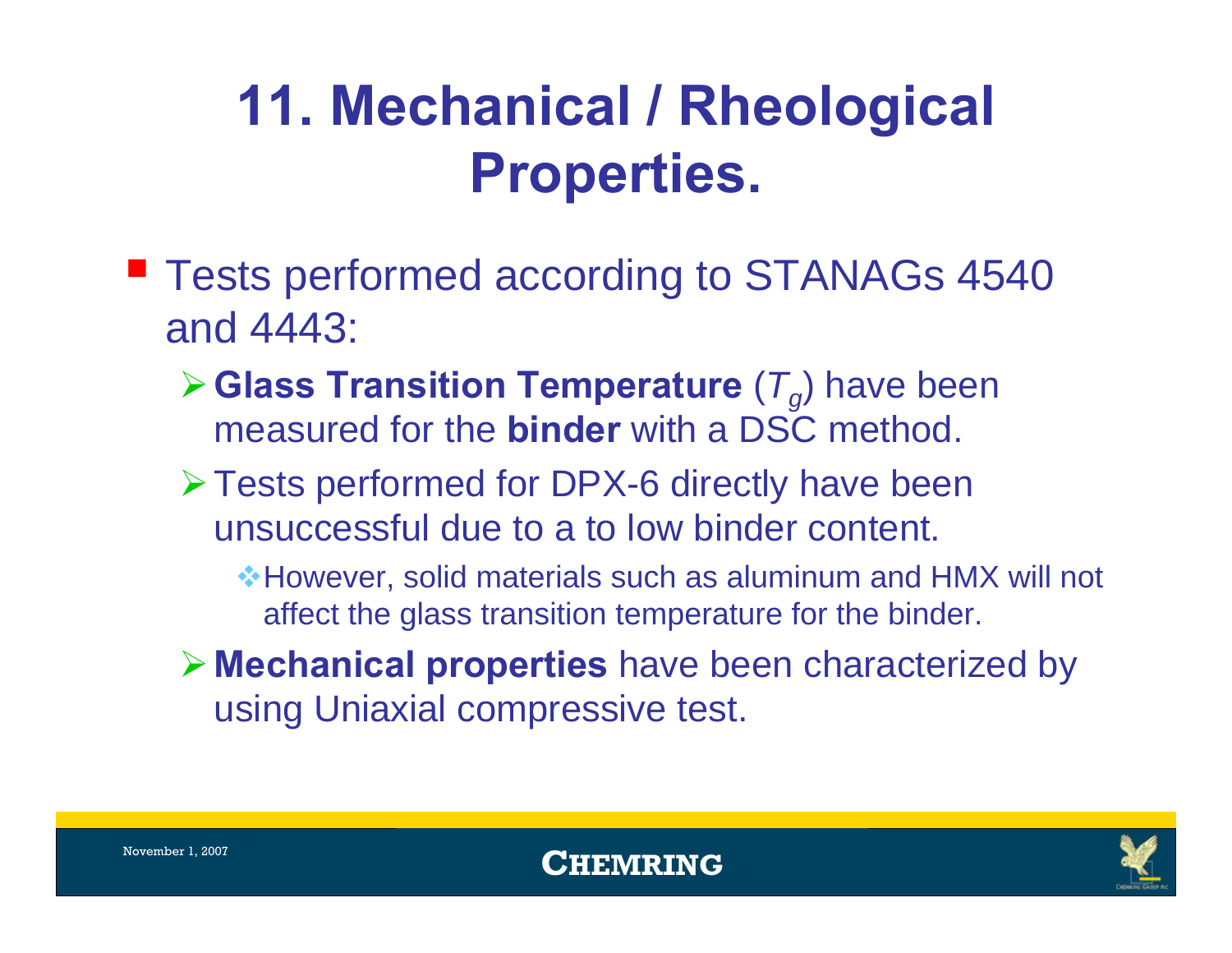## **11.1 Glass Transition Temperature**

| <b>Material</b> | <b>Filler</b>   | <b>HyTemp</b><br>(%) | <b>DOA</b><br>(%) | <b>Amount</b>     | $T_q$ <sup>(°</sup> C) | <b>Comment</b>              |
|-----------------|-----------------|----------------------|-------------------|-------------------|------------------------|-----------------------------|
| DPX-6           | HMX/AI<br>50/46 | 1                    | $\overline{3}$    | Max.<br>amount    | n/a                    | No signal<br>observed       |
| <b>PBXW-11</b>  | 96% HMX         | 1                    | 3                 | 35.3 mg           | $-94/$<br>-99          | Weak<br>transition          |
| PBXN-9          | 92% HMX         | 2                    | 6                 | 49.9 mg           | $-101$                 | <b>Strong</b><br>transition |
| <b>Binder</b>   |                 | 24                   | 76                | $12.5 \text{ mg}$ | $-100$                 | <b>Strong</b><br>transition |

 $\blacksquare$  T<sub>g</sub> for DPX-6 is close to –100 °C.

**Low service temperature should not be a problem for** DPX-6

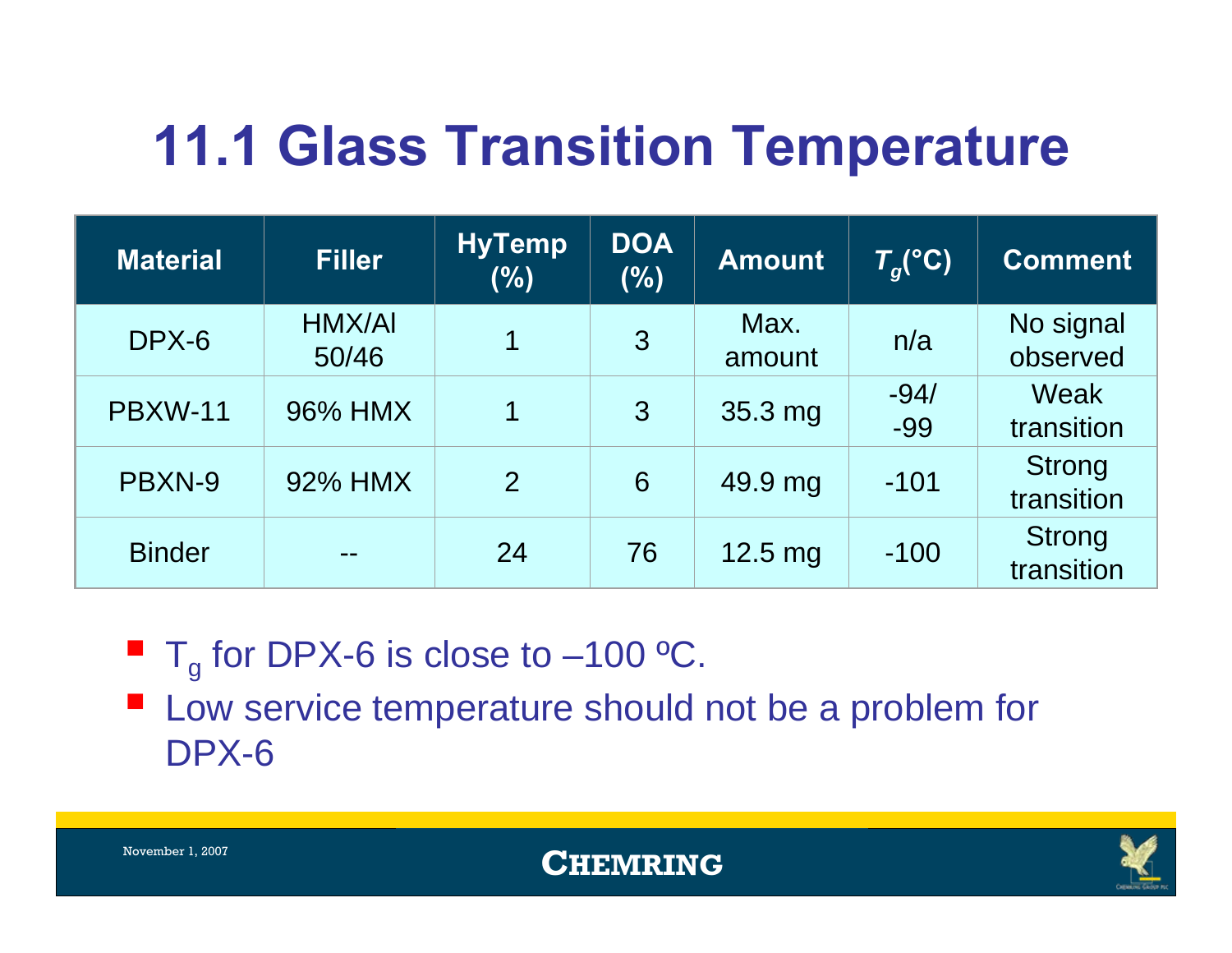## **11.2 Uniaxial Compressive Test**

| <b>Period of</b><br><b>Ageing</b> | <b>Test</b><br>temperature<br>(C) | <b>Peak-Stress</b><br>$(\sigma_{\rm m})$ (MPa) | <b>Strain at</b><br><b>Peak-Stress</b><br>$(\epsilon_{\rm m})$ (%) | <b>Modulus of</b><br>elasticity<br>$(E_o)$ (MPa) |
|-----------------------------------|-----------------------------------|------------------------------------------------|--------------------------------------------------------------------|--------------------------------------------------|
|                                   | $-52$ °C                          | $45.6 \pm 0.4$                                 | $5.0 \pm 0.1$                                                      | $1618 \pm 6$                                     |
| $T=0$                             | 14 °C                             | $10.2 \pm 0.2$                                 | $4.0 \pm 0.2$                                                      | $440 \pm 6$                                      |
|                                   | 60 °C                             | $7.4 \pm 0.7$                                  | $4.2 \pm 0.2$                                                      | $360 \pm 32$                                     |
|                                   | $-50$ °C                          | $44.0 \pm 0.5$                                 | $5.5 \pm 0.1$                                                      | $1410 \pm 41$                                    |
| <b>Aged 180</b>                   | 14 °C                             | $11.9 \pm 0.1$                                 | $4.5 \pm 0.2$                                                      | $440 \pm 8$                                      |
| days @ 71 °C                      | 40 °C                             | $9.7 \pm 0.3$                                  | $4.2 \pm 0.1$                                                      | $390 \pm 11$                                     |
|                                   | 60 °C                             | $8.8 \pm 0.2$                                  | $4.12 \pm 0.07$                                                    | $360 \pm 12$                                     |

- The mechanical behavior of DPX-6 is comparable with other pressable compositions.
- $\mathcal{L}_{\mathcal{A}}$  Aging shows no significant effect on the mechanical properties



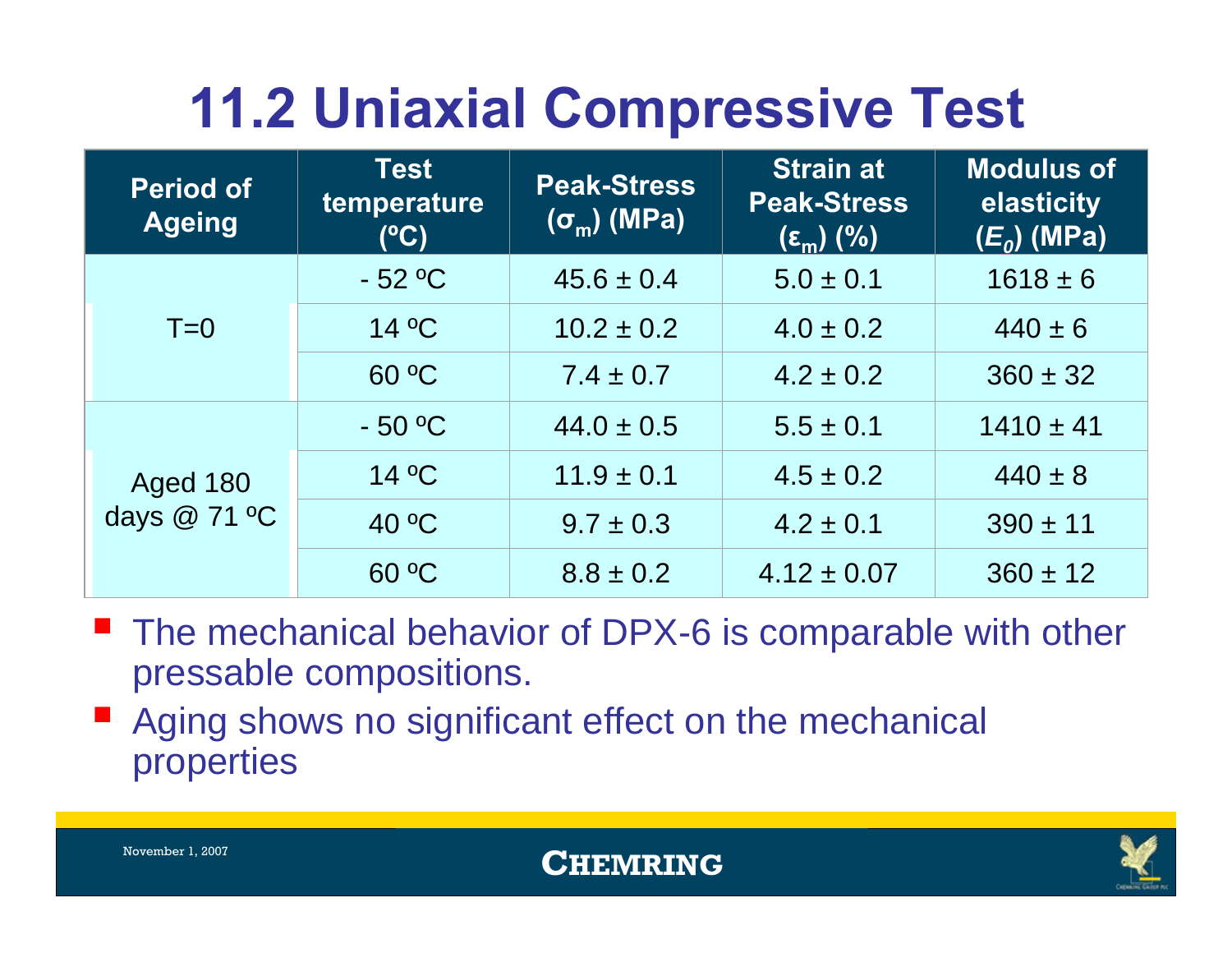## **12. Variation of Properties with age**

|                                               | $T=0$ | 30 days<br>71°C    | 60 days<br>71°C      | 120 days<br>$71^{\circ}$ C | 180 days<br>$71^{\circ}$ C |
|-----------------------------------------------|-------|--------------------|----------------------|----------------------------|----------------------------|
| $%$ HMX                                       | 48.9  | 49.7               | 50.0                 | 50.0                       | 50.2                       |
| $\%$ Al                                       | 46.8  | 46.0               | 45.8                 | 45.9                       | 45.7                       |
| % Hytemp                                      | 1.1   | 1.1                | 1.1                  | 1.1                        | 1.1                        |
| % DOA                                         | 3.2   | 3.2                | 3.1                  | 3.0                        | 3.0                        |
| <b>Weight loss (mg)</b>                       |       | $5.5 \pm 0.5$      | $3.1 \pm 0.3$        | $4.2 \pm 0.1$              | $6.2 \pm 0.4$              |
| <b>Density change</b><br>(g/cm <sup>3</sup> ) |       | $-0.001$<br>±0.003 | 0.005<br>$\pm 0.003$ | 0.004<br>±0.002            | 0.001<br>±0.004            |

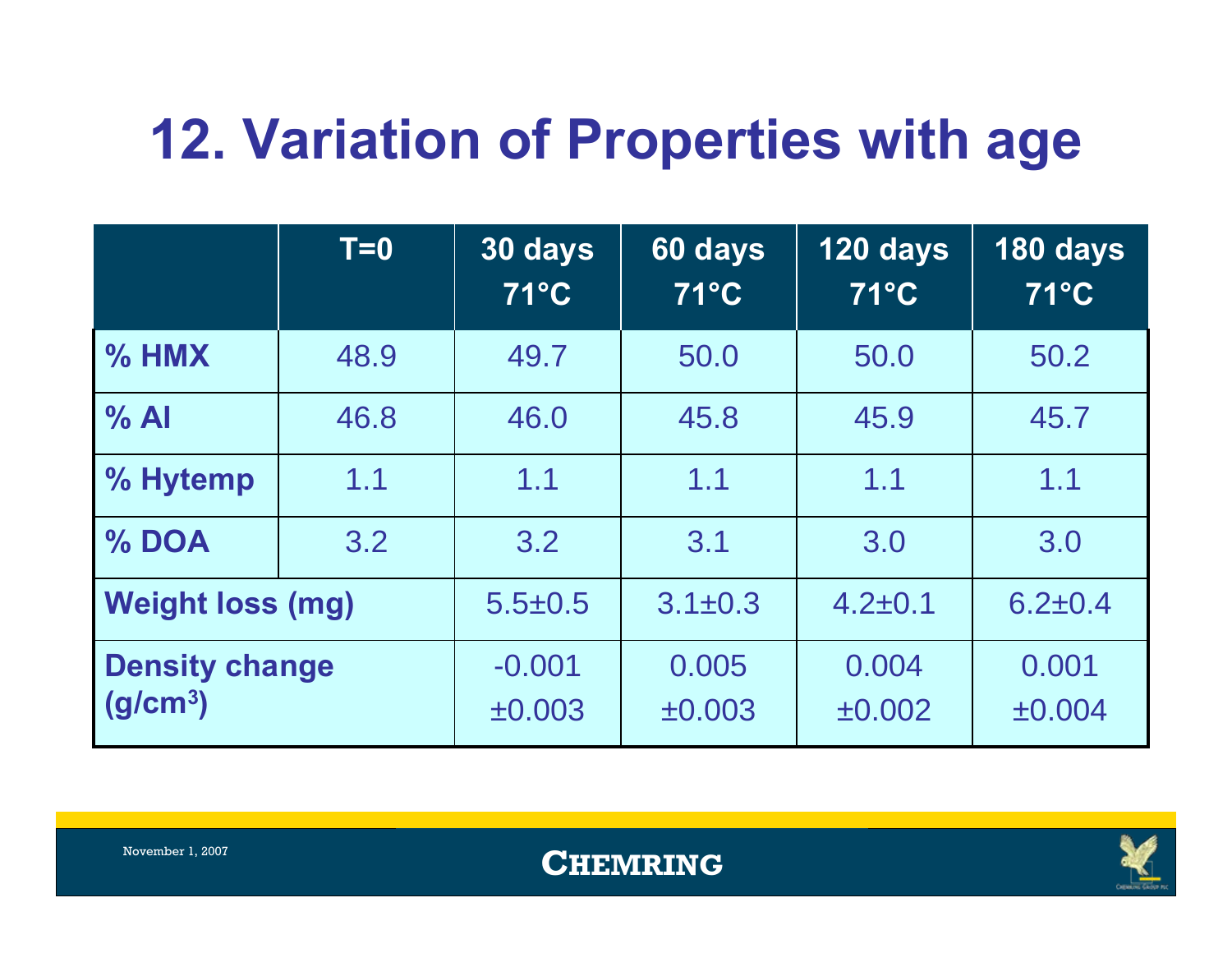## **12. Variation of Properties with age**

- No significant changes in the composition after ageing
- No significant weight loss or density changes after ageing.
	- $\triangleright$  The weight losses are less than 0.04 % and the density changes are less than 0.3 %.
- **No significant changes for any of the tests as** described earlier in this presentation.